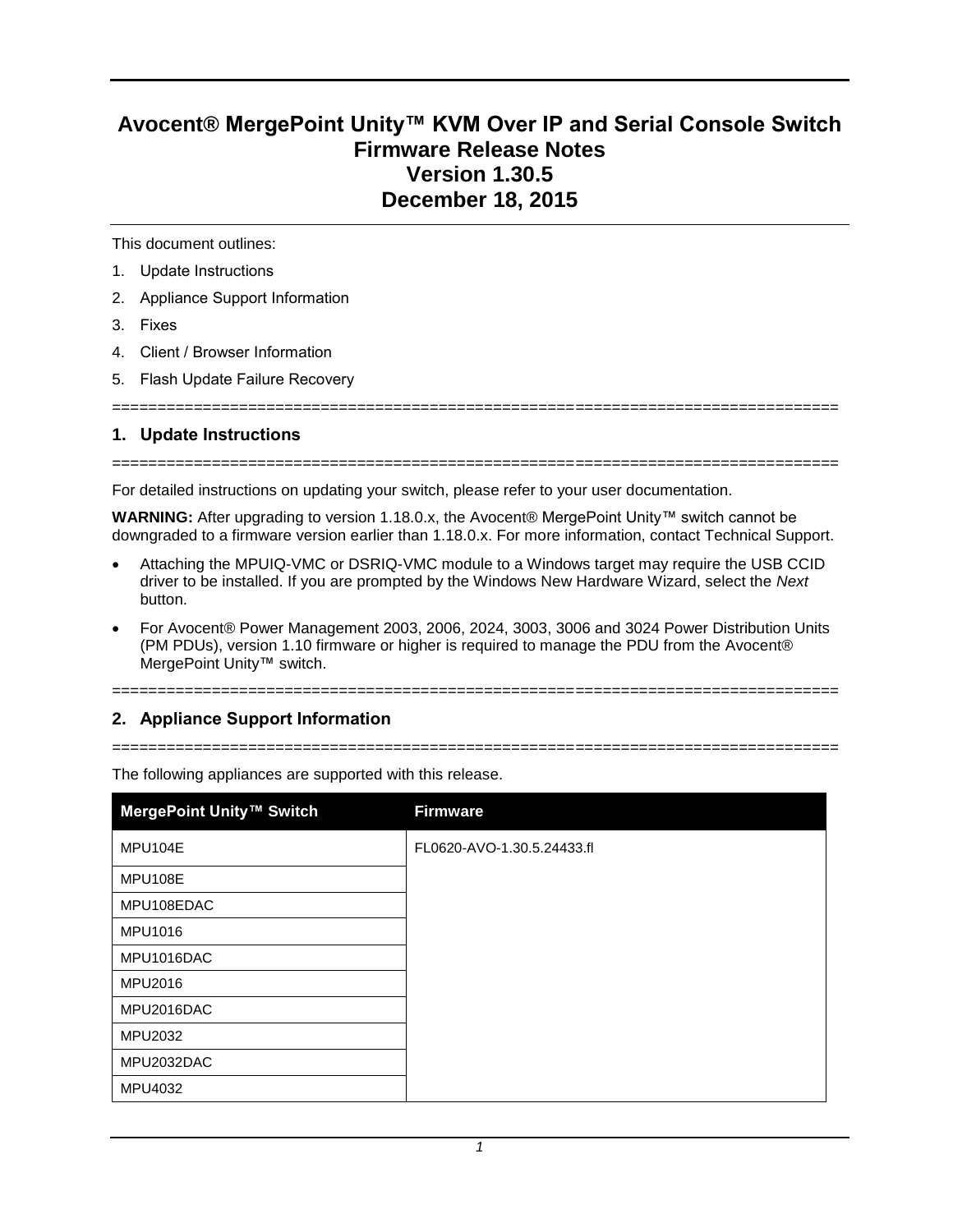| MergePoint Unity™ Switch | <b>Firmware</b>            |
|--------------------------|----------------------------|
| MPU4032DAC               | FL0620-AVO-1.30.5.24433.fl |
| MPU8032                  |                            |
| MPU8032DAC               |                            |

**NOTE:** For CentOS targets, use a single or a dual mouse cursor with AMS disabled.

================================================================================

### **3. Fixes**

================================================================================

- Java KVM session freezes after exiting Map Smart Card window and attempting to reopen
- Updated JAVA and Active X viewer certificates

#### ================================================================================

## **4. Client / Browser Information**

================================================================================

The following chart indicates the latest version tested.

| <b>Software</b>   | <b>Version</b>      |
|-------------------|---------------------|
| Java              | Version 8 Update 60 |
| Internet Explorer | 11                  |
| Firefox           | 41                  |
| Chrome            | 46                  |

#### ================================================================================

## **5. Flash Update Failure Recovery**

================================================================================

If the switch doesn't boot into the new firmware after a Flash procedure, it is possible to revert to the previous firmware version.

**WARNING:** After upgrading to version 1.18.0.x, the Avocent® MergePoint Unity™ switch cannot be downgraded to a firmware version earlier than 1.18.0.x. For more information, contact Technical Support.

#### **To revert to the previous firmware version:**

- 1. Connect a serial cable to the Setup port on the rear panel of the Avocent® MergePoint Unity™ switch.
- 2. Run a terminal program on the PC connected to the Setup port.
- 3. The serial port settings should be: 9600 baud, 8 data bits, 1 stop bit, no parity and no flow control.
- 4. Turn on the Avocent® MergePoint Unity™ switch.